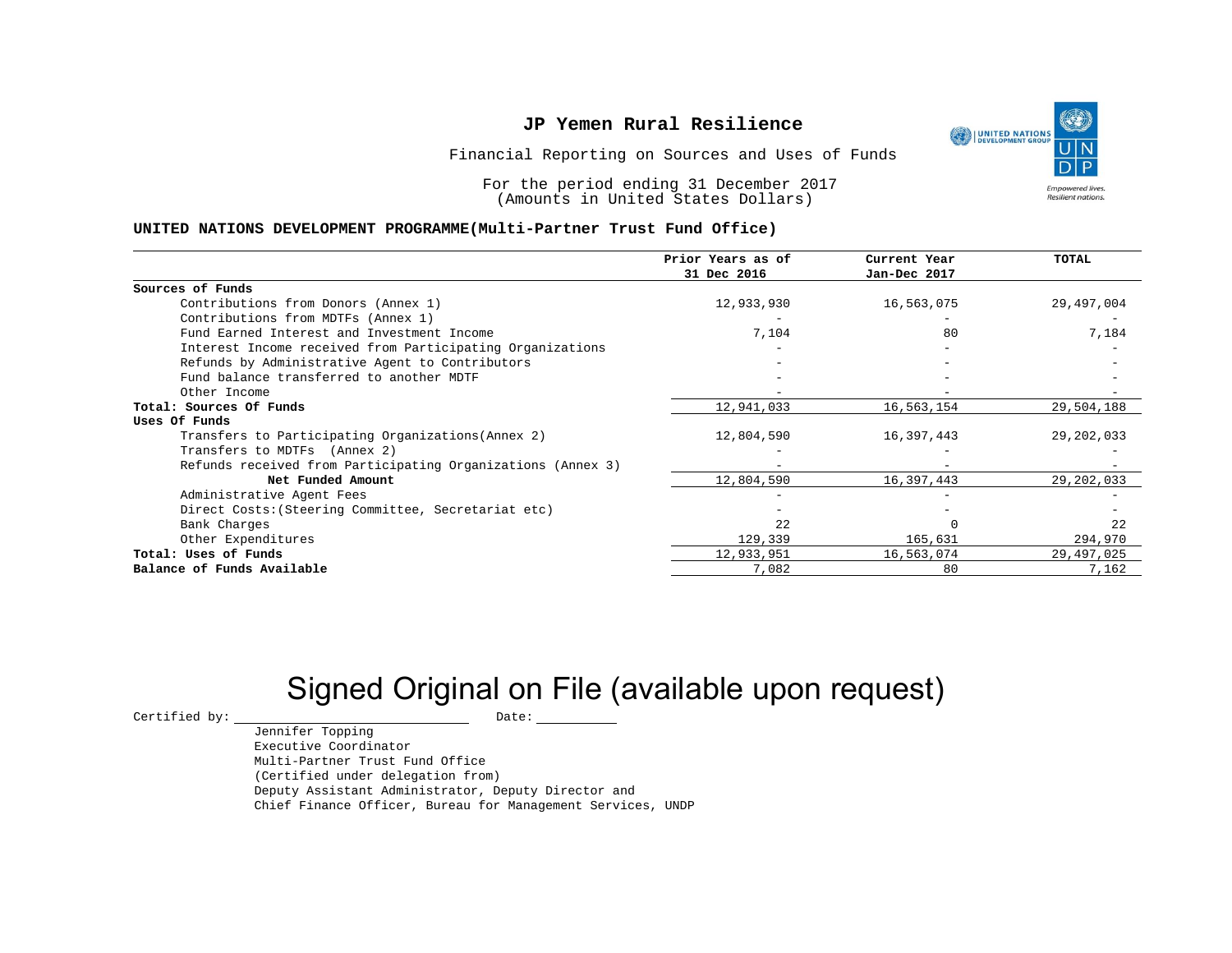

Financial Reporting on Sources and Uses of Funds

For the period ending 31 December 2017 (Amounts in United States Dollars)

#### **UNITED NATIONS DEVELOPMENT PROGRAMME(Multi-Partner Trust Fund Office)**

**Annex - 1: Contributions**

| Prior Years as of | Current Year | TOTAL      |
|-------------------|--------------|------------|
| 31 Dec 2016       | Jan-Dec 2017 |            |
|                   |              |            |
| 12,933,930        | 16,563,075   | 29,497,004 |
| 12,933,930        | 16,563,075   | 29,497,004 |
|                   |              |            |

## Signed Original on File (available upon request)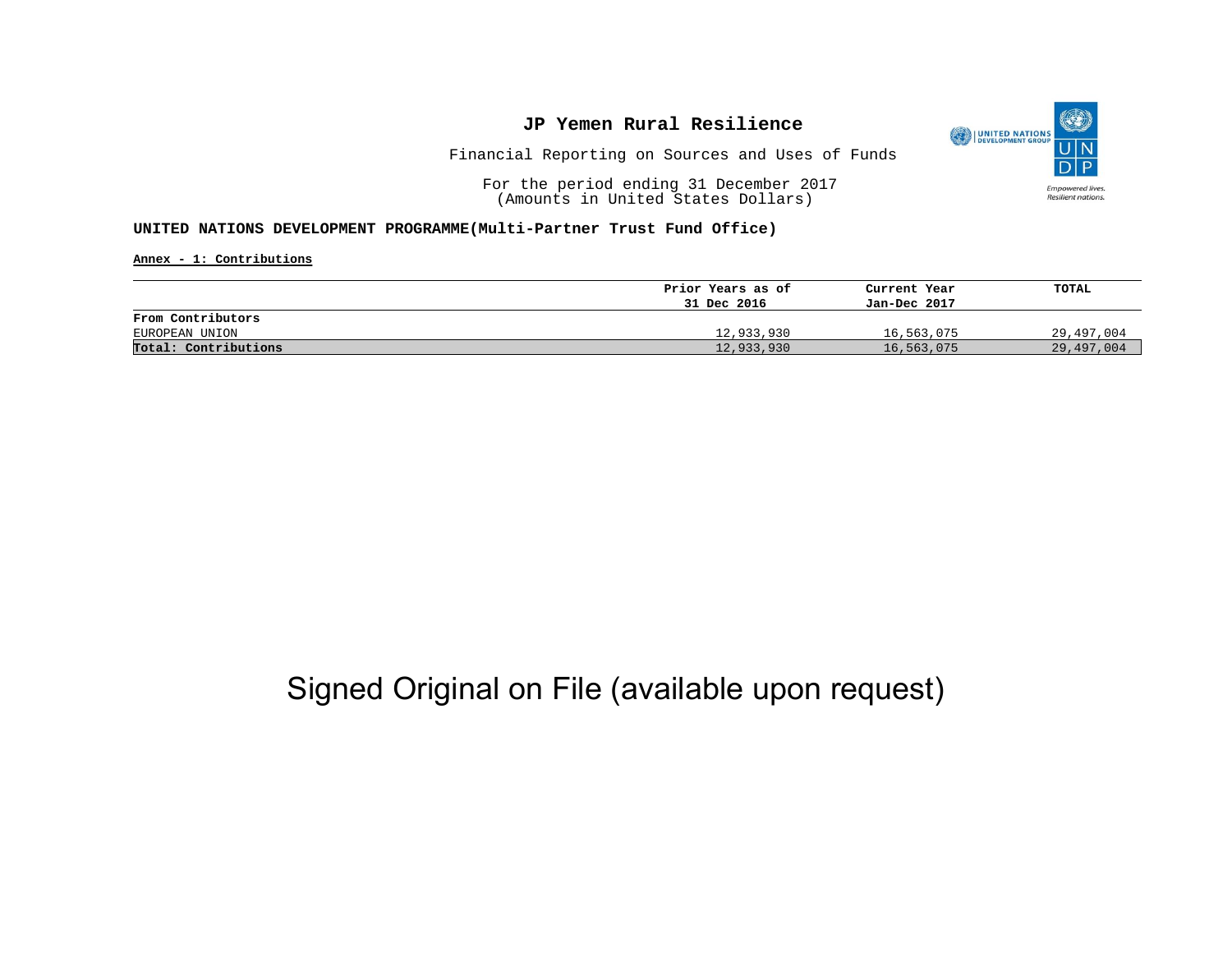

Financial Reporting on Sources and Uses of Funds

For the period ending 31 December 2017 (Amounts in United States Dollars)

#### **UNITED NATIONS DEVELOPMENT PROGRAMME(Multi-Partner Trust Fund Office)**

**Annex - 2: Transfers**

|                                | Prior Years as of | Current Year | TOTAL        |
|--------------------------------|-------------------|--------------|--------------|
|                                | 31 Dec 2016       | Jan-Dec 2017 |              |
| To Participating Organizations |                   |              |              |
| FAO                            | 2,688,964         | 3,264,083    | 5,953,047    |
| ILO                            | 768,276           | 858,566      | 1,626,842    |
| UNDP                           | 5,890,111         | 8,175,205    | 14,065,316   |
| WFP                            | 3,457,239         | 4,099,589    | 7,556,828    |
|                                |                   |              |              |
| Total Transfers                | 12,804,590        | 16,397,443   | 29, 202, 033 |

# Signed Original on File (available upon request)